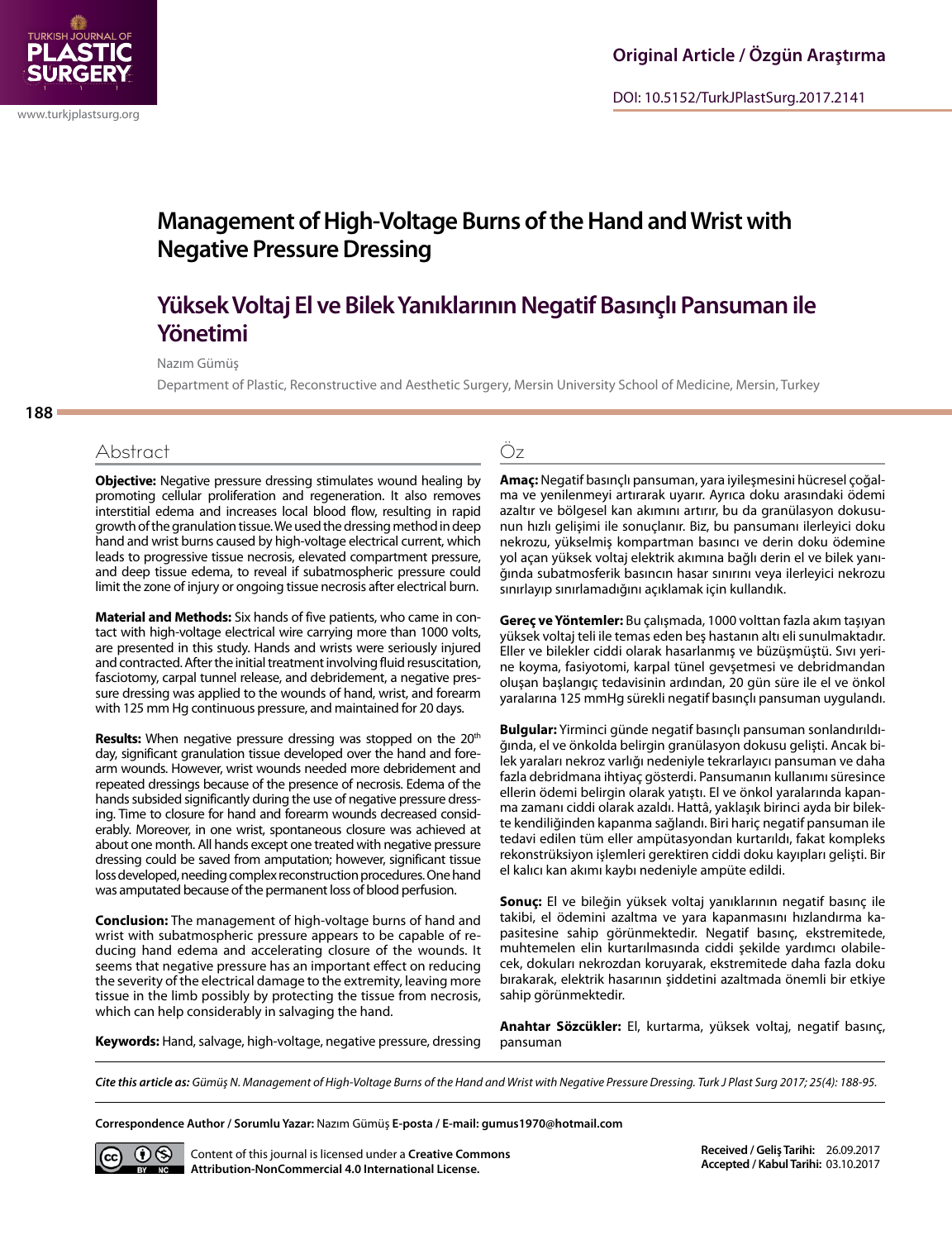#### **INTRODUCTION**

To date, many advances have been introduced in burn management, particularly in early resuscitation, respiratory care, treatment of inhalation injury, control of infection, modulation of hypermetabolic response, and nutritional support. Additionally, recent developments in wound care have had significant effect on patient survival, morbidity, hospital stay, and comfort, offering some important solutions in the management of burn wound, which is extremely challenging and is in need of placing a mechanical and biological barrier between the internal media and environment. Unlike dressings for scald, flush- and flameburn injuries, soft-tissue coverage after high-voltage injury would provide sufficient protection for the local tissue reserves of the limb. After a high-voltage injury of the upper limbs, in most of the cases, there is a strong need for fasciotomy, carpal tunnel release, and early debridement of full-thickness burns; and wounds quite larger than the initial burn are created as a result of these surgical interventions, exposing healthy muscles, tendons, vascular and neural structures and burned tissues to infections and various environmental damages. The ideal dressing material for these limbs would protect all healthy tissues and structures from infection and mechanical trauma, provide a moist environment for the wound, ensure bacterial clearance, remove excess fluids, and help to reduce limb edema. It may also increase local blood perfusion and development of granulation tissue. Moreover, it may stimulate eschar separation and autolysis of necrosis. In view of these features, negative pressure dressing seems to be the most effective dressing in the present dressing modalities despite some drawbacks, such as the possibility of vascular injury over the major arteries and veins, and development of burn wound sepsis in case of infection and necrosis.<sup>1-3</sup>

Negative pressure dressing stimulates wound healing by removal of interstitial edema and increases in local blood flow, thereby forming the granulation tissue rapidly. With the mechanical tension, it promotes cellular proliferation and regeneration. Apart from the effect on growing the granulation tissue, it ensures better graft take and decreases bacterial levels in tissues. Therefore, it has widely been used for the treatment of pressure sores; stasis ulcers; chronic wounds, such as diabetic foot ulcers, post-traumatic, and postoperative wounds; infected wounds, such as necrotizing fasciitis or sternal wounds; soft-tissue injuries; injuries with bone exposure; and open abdominal wounds.<sup>1</sup> Also, it has been utilized successfully in the management of burn injuries, such as partial-thickness burns, deep dermal burns, extensive full-thickness burns, and burns with exposed bones.<sup>2-9</sup>

In this study, vacuum-assisted dressing was used in the soft-tissue coverage of hand and wrist burns caused by contacting high-voltage electrical current, which can lead to progressive tissue necrosis, elevated compartment pressure, and deep tissue edema; the experience is presented in detail.

#### **MATERIAL AND METHODS**

This study included six upper extremities of five patients who had come in contact with high-voltage electrical wire carrying more than 1000 volts. After written informed consent was obtained from the five patients who participated in this study as a study group, research was conducted according to the principles of the World Medical Association Declaration of Helsinki "Ethical Principles for Medical Research Involving Human Subjects." Patients had seriously injured their hands and wrists, resulting in contracted upper limbs, which involved deep tissue necrosis and elevated compartment pressure as a result of deep muscle edema. This study was designed to observe the effects of low pressure environment on the progression and healing of deep hand and wrist burns caused by high-voltage electrical contact. All of the patients who had experienced a severe work-related electrical injury, were male and their mean age was 27.8±8.6 years (range, 19-41 years), and average total body surface area (TBSA) burn was 16.4±8.9% (range, 11-32%).

After administration of fluid resuscitation and analgesics on the scene by paramedics, patients were referred to our emergency clinic. Initially, the treatment consisted of fluid resuscitation and replacement of colloid to maintain vital signs in nearly normal limits with adequate urinary output, and surgical decision for decompression was subsequently provided in all five patients because of clinical presentation of compartment syndromes, such as tense and swollen compartments, paresthesia, and passive stretch pain. Fasciotomy of the extremities and a carpal tunnel release were immediately performed on patients. Early debridement was also performed if tissue injury was significant and a full-thickness eschar was present. Following meticulous hemostasis, a vacuum-assisted dressing (Wound VAC; Kinetic Concepts International, San Antonio, Texas, USA) was applied to the wounds, and negative pressure was set to 125 mm Hg continuously (Figure 1). Wounds under vacuum-assisted dressing were followed carefully with daily examination for any signs of infection or other local complications. When necessary, extensive surgical debridement was performed again, while dressing was changed at three-day intervals. Negative pressure dressing was maintained for 20 days and then extremities were dressed with daily conventional dressing using silver sulphadiazine cream. In the following days, besides medical treatment, serial debridements were also performed for removing both superficial and deep necrosis of the extremities until granulation tissue became significantly apparent. When granulation tissue was sufficient for the closure of the wounds, they were covered with either a skin graft or flap. Wound healing and clinical course of the extremities were noted in each patient; all findings are detailed in Table 1. To provide a comparative group nearly similar to the study group, six upper extremities of five high-voltage burn patients who were previously treated using conventional dressing, were retrospectively analyzed (historic control). These patients had undergone the same surgical and medical procedures as the study group. In the historic control group, however, dressings were performed with only conventional approaches.

#### **Statistical Analysis**

All findings were compared statistically between the study and historic control groups. The number of the patients, their ages,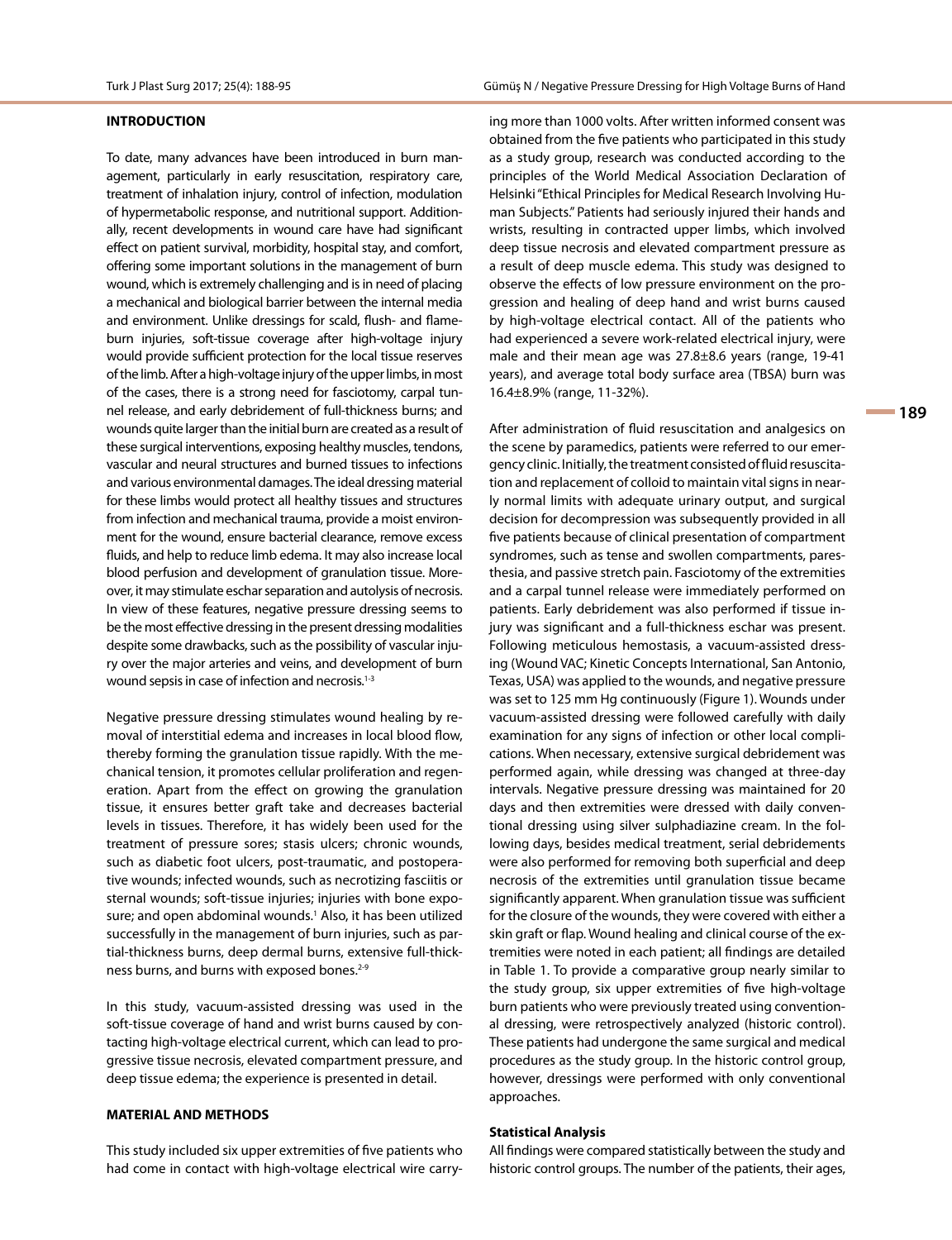

**Figure 1. a-d.** Patient one (a) Appearance of the right hand, wrist, and forearm on the fifth day after the burn injury. The contracted upper limb was released with early fasciotomy and carpal tunnel decompression. (b) Vacuum-assisted dressing was applied to the wounds. (c) Wrist wound two months after the injury. (d) View of hand and wrist 13 months after the injury

| Table I. Detailed information on patients and surgical procedures                                                              |     |               |                |                        |                                                    |                           |                            |  |  |  |  |
|--------------------------------------------------------------------------------------------------------------------------------|-----|---------------|----------------|------------------------|----------------------------------------------------|---------------------------|----------------------------|--|--|--|--|
| Patient                                                                                                                        | Sex | Age<br>(year) | TBSA%          | Number of<br>surgeries | Type of surgical<br>procedures                     | Time to closure<br>(days) | Follow-up<br>time (months) |  |  |  |  |
|                                                                                                                                | M   | 26            | 11             | 7                      | Fasciotomy, debridement, skin grafting             | 50                        | 13                         |  |  |  |  |
| $\mathcal{P}$                                                                                                                  | M   | 31            | 12             | $\overline{2}$         | Fasciotomy, debridement                            | 30                        | 12                         |  |  |  |  |
| $3***$                                                                                                                         | M   | 41            | 32             | 8                      | Fasciotomy, debridement, skin grafting, groin flap | 51                        | 14                         |  |  |  |  |
| $3***$                                                                                                                         | M   | 41            | 32             | 3                      | Fasciotomy, debridement, hand amputation           | $15*$                     |                            |  |  |  |  |
| 4                                                                                                                              | M   | 19            | 11             | 3                      | Fasciotomy, debridement, skin grafting             | 18                        | 12                         |  |  |  |  |
| 5                                                                                                                              | M   | 22            | 16             | 6                      | Fasciotomy, debridement, skin grafting, groin flap | 55                        | 17                         |  |  |  |  |
| Mean                                                                                                                           |     | $27.8 + 8.6$  | $16.4 \pm 8.9$ | $4.8 \pm 2.7$          |                                                    | $40.8 \pm 16.0$           | $13.6 \pm 2.0$             |  |  |  |  |
| TBSA: total body surface area<br>* Time to band amputation ** Information for the right hand *** Information for the left hand |     |               |                |                        |                                                    |                           |                            |  |  |  |  |

\*: Time to hand amputation. \*\*: Information for the right hand, \*\*\*: Information for the left hand

percentage of TBSAs, number of surgical procedures, follow-up time, and time to closure were compared statistically between the study and historic control groups. For statistical analyses, the Statistical Package for the Social Sciences 14.0 (IBM Corp.; Armonk, NY, USA) was used. Mann-Whitney U test was used for statistical comparisons, and data were reported as mean±standard deviation (SD; Table 2). In the statistical analysis, a p value of<0.05 was regarded statistically significant.

### **RESULTS**

The treatment protocols described above were used for the management of burns (Figure 1-6). By the time negative pressure dressing was stopped on the twentieth day, significant granulation tissue had developed over the hand and forearm wounds, appearing suitable for a definitive closure; hence, these wounds were covered completely by using a thin-thick-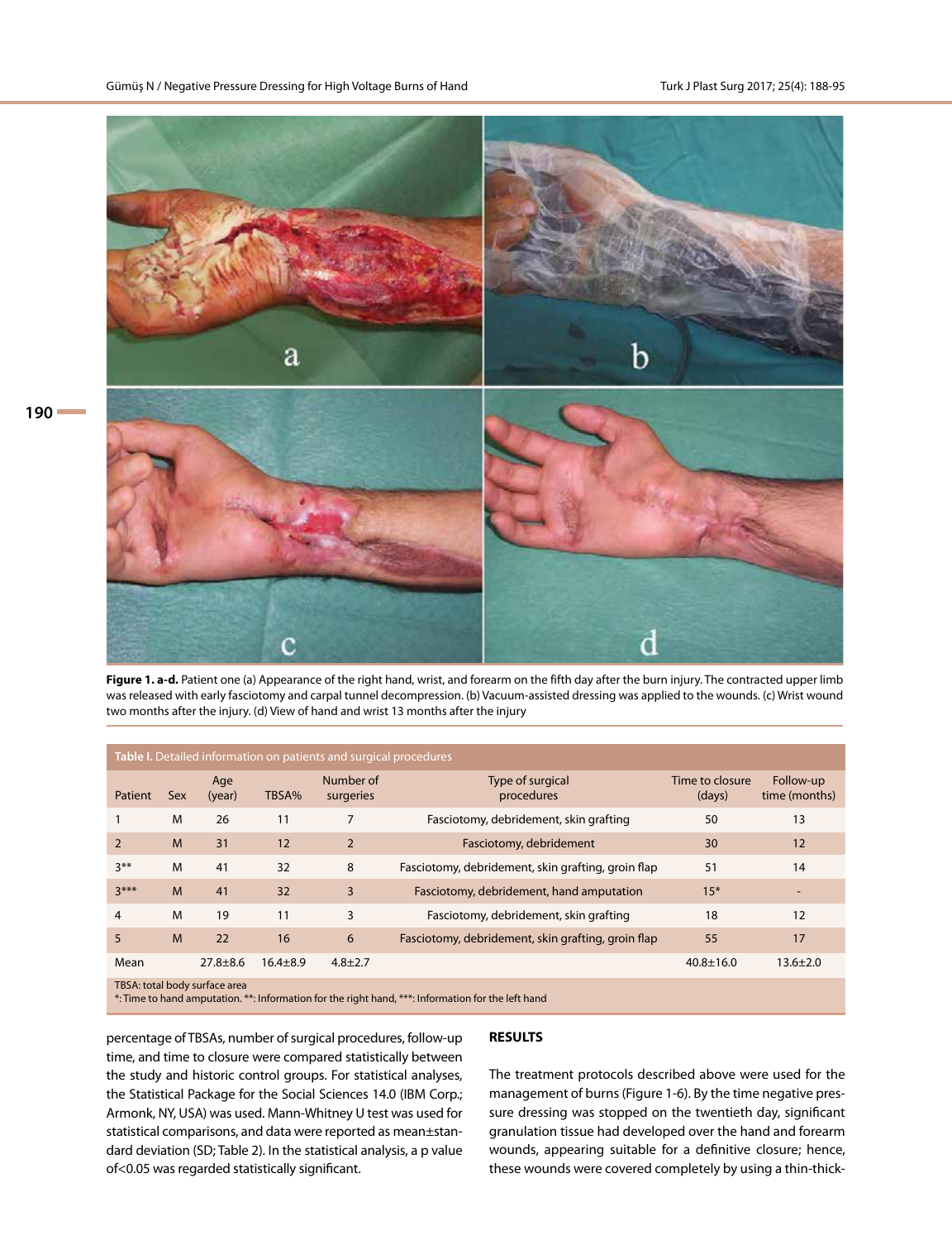| <b>Table II.</b> Detailed information about the historical control                                                                                                                                                                               |     |                |              |                        |                                                    |                           |                            |  |  |  |  |
|--------------------------------------------------------------------------------------------------------------------------------------------------------------------------------------------------------------------------------------------------|-----|----------------|--------------|------------------------|----------------------------------------------------|---------------------------|----------------------------|--|--|--|--|
| Patient                                                                                                                                                                                                                                          | Sex | Age<br>(year)  | TBSA%        | Number of<br>surgeries | Type of surgical<br>procedures                     | Time to closure<br>(days) | Follow-up<br>time (months) |  |  |  |  |
|                                                                                                                                                                                                                                                  | M   | 23             | 9            | 10                     | Fasciotomy, debridement, skin grafting, groin flap | 78                        | 12                         |  |  |  |  |
| 2                                                                                                                                                                                                                                                | M   | 36             | 19           | $\overline{4}$         | Fasciotomy, debridement, skin grafting             | 44                        | 14                         |  |  |  |  |
| 3                                                                                                                                                                                                                                                | M   | 31             | 20           | 3                      | Fasciotomy, debridement                            | 39                        | 10                         |  |  |  |  |
| $\overline{4}$                                                                                                                                                                                                                                   | M   | 19             | 14           | 9                      | Fasciotomy, debridement, skin grafting, groin flap | 68                        | 15                         |  |  |  |  |
| $5***$                                                                                                                                                                                                                                           | M   | 29             | 24           | 11                     | Fasciotomy, debridement, skin grafting, groin flap | 77                        | 17                         |  |  |  |  |
| $5***$                                                                                                                                                                                                                                           | M   | 29             | 24           | $\overline{4}$         | Fasciotomy, debridement, hand amputation           | $19*$                     |                            |  |  |  |  |
| Mean                                                                                                                                                                                                                                             |     | $27.6 \pm 6.6$ | $17.2 + 5.8$ | $6.8 \pm 3.5$          |                                                    | $61.2 \pm 18.4$           | $13.6 \pm 2.7$             |  |  |  |  |
| <b><i><u>Property and the set of the set of the set of the set of the set of the set of the set of the set of the set of the set of the set of the set of the set of the set of the set of the set of the set of the set of the set </u></i></b> |     |                |              |                        |                                                    |                           |                            |  |  |  |  |

TBSA: total body surface area

\*: Time to hand amputation. \*\*: Information for the right hand, \*\*\*: Information for the left hand.



**Figure 2. a-d.** Patient 2. (a) The hand damaged severely by high-voltage electrical burn. (b) View immediately after fasciotomy and carpal tunnel release. (c) On the day when negative pressure dressing was removed. (d) Nine months later

ness mesh skin graft. However, wrist wounds needed further debridement and repeated dressings because of the presence of necrosis (Figures 1, 3, and 6). By this time, the wrist wounds of one patient showed initiation of spontaneous epithelialization at the wound margins, and a few days later the wound closed spontaneously (Figure 2). The other four wrists had more extensive and deep burns, including severe necrosis of muscles, tendons, nerves, and soft tissues. Of these

four, two required flaps to cover exposed bones, tendons, and wrist joints. In addition to skin grafting, a large groin flap was used for the closure of these wrists (Figures 3 and 6). In the other two wrists, definitive closure was achieved using only skin grafting (Figure 1). In the fifth extremity, by the tenth day after the injury, deep necrosis had developed with the permanent loss of blood perfusion, which made amputation inevitable. The left hand was amputated five days later (Figure 4).

**191**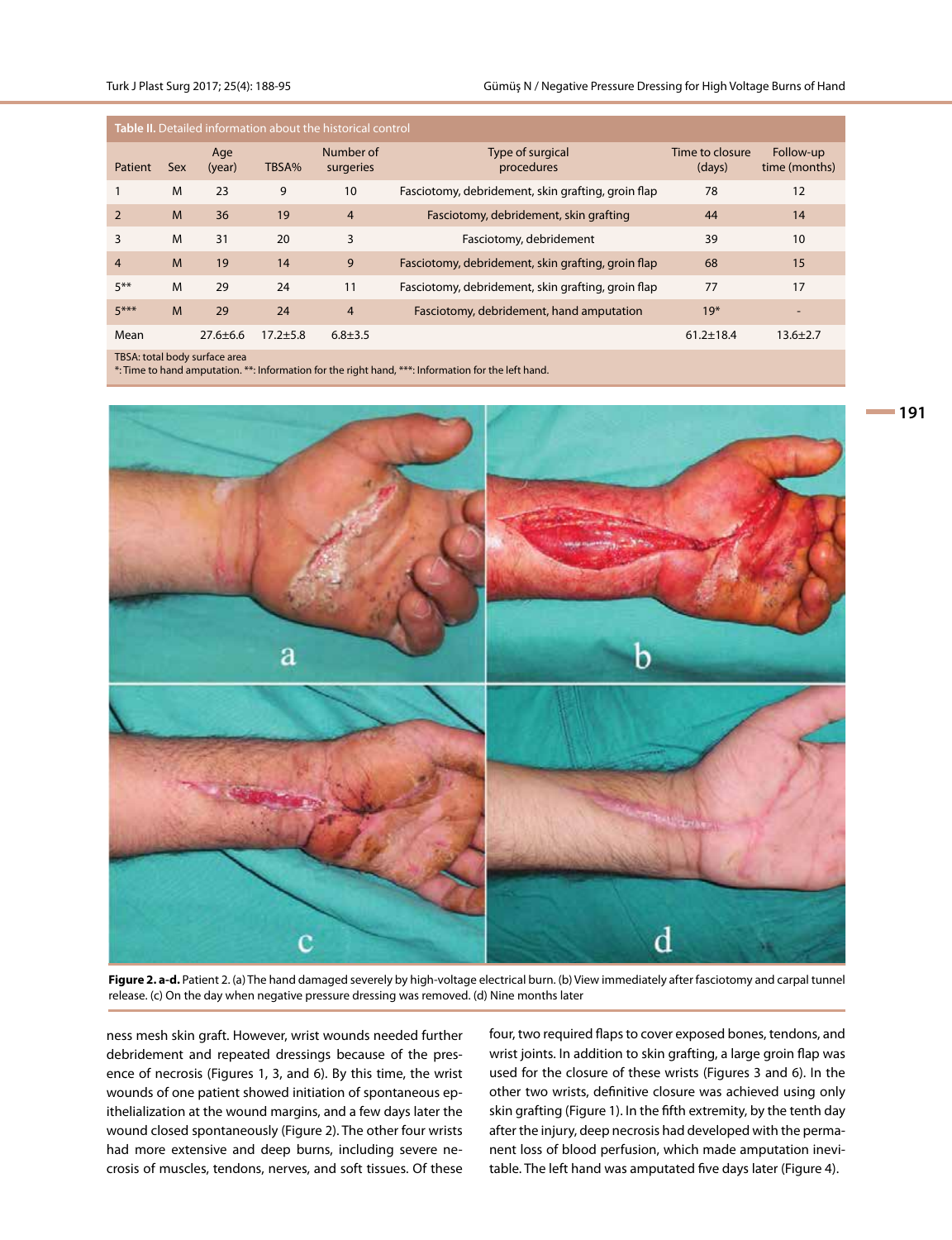**192**



Figure 3. a-d. Patient 3. (a) Hand and wrist burn on admission. (b) On the fifth day after the injury. (c) Coverage of wounds with negative pressure dressing. (d) View of hand 15 months later



Figure 4. a,b. Left hand of patient 3. (a) Severe electrical burns of hand and wrist. (b) On the tenth day after injury, appearance of the left upper limb with significant deep necrosis of the extremity due to the permanent loss of blood perfusion that made amputation inevitable

Edema of the hands subsided significantly with the use of negative pressure dressing. Clinically, time to closure for hand and forearm wounds decreased considerably. Moreover, in one wrist spontaneous closure was achieved at about one month. Patients were followed from 12 to 17

months with an average of 13.6±2.0 months. After the follow-up of 12 months, hand functions were analyzed, and in two hands, nearly complete sensory loss and limitation in range of motion in all fingers with interosseous muscle atrophy were observed. There were also minimal extension and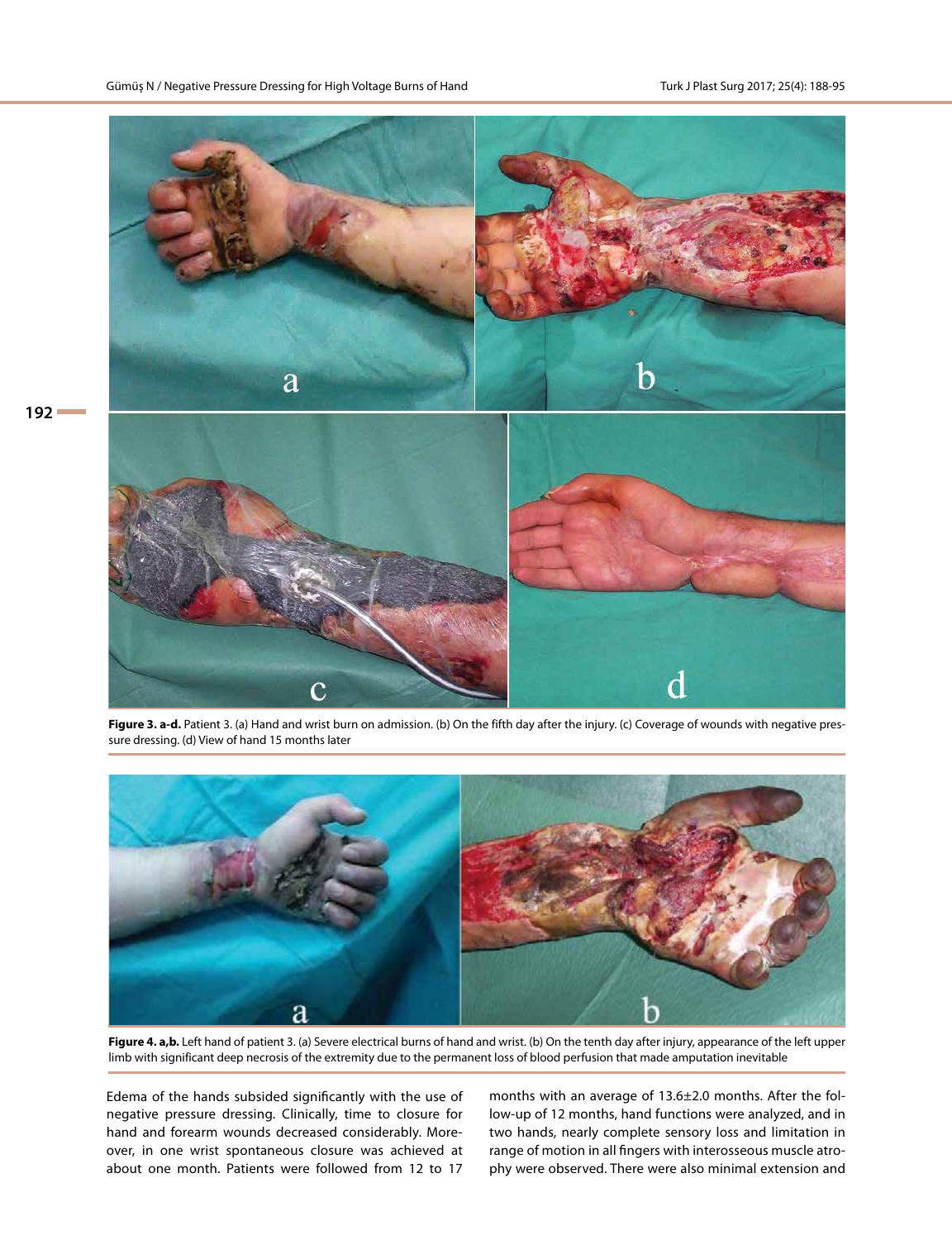

**Figure 5. a-d.** Patient 4. (a) Hand burn injury caused by high-voltage electrical current. (b) View immediately after fasciotomy and carpal tunnel release. (c) Negative pressure dressing application. (d) Two months later

flexion in the fingers and these two hands were not functional enough to perform daily activities or resume work. In the third hand, sensory deficit and complete loss of finger movements was seen, and stability of the wrist joint could be provided with a hand splint. In the other two hands, total recovery of hand functions occurred without any functional impairment or permanent sensorial deficit, except for temporary numbness of a hand for two months. The number of patients, their ages, percentage of TBSAs, number of surgical procedures, follow-up time, and time to closure were compared statistically between the study and historic control groups, and no differences were found between the two groups. However, a significant difference was observed in the mean time to closure between the groups. While mean time to closure was 61.2±18.4 days in the historic control group, it was 40.8±16.02 days in the study group, with a considerably shorter duration of treatment. Also, the time to closure ranged from 18 to 55 days in the study group, whereas this ranged from 39 to 78 days in the historic control group. During the application of vacuum-assisted dressing, a leak that appeared in the system of one patient was successfully sealed; and in skin maceration that occurred thrice on the hands, dressing application was discontinued for three days to allow for recovery.

#### **DISCUSSION**

Vacuum-assisted closure of wound is known as a method of increasing the rate of wound healing by secondary intention, and facilitating granulation tissue growth on the wound bed to allow for successful closure with either a skin graft or flap. It has been suggested that it removes edema and excess interstitial fluid from the region of the wound, leading to an increased localized blood flow, angiogenesis, and tissue growth.1,2,4

Negative pressure dressing has been used successfully in the treatment of burn wounds, such as partial-thickness burns, deep dermal burns, extensive full-thickness burns, and burns with exposed bones.<sup>2-13</sup> Some experience with high-voltage burns has also been reported in literature. Molnar JA et al.<sup>4</sup> presented the case of a 26-year-old male who suffered a flash burn to his right upper extremity and face from the heat of a high-voltage electrical arc. Vacuum-assisted dressing was applied directly to the deep partial-thickness burn at approximately 6 hours after injury and maintained at a continuous negative pressure of 125 mm Hg over 40 hours. The wound epithelialized completely within 10 days. The authors clearly demonstrated the beneficial effect of the dressing on the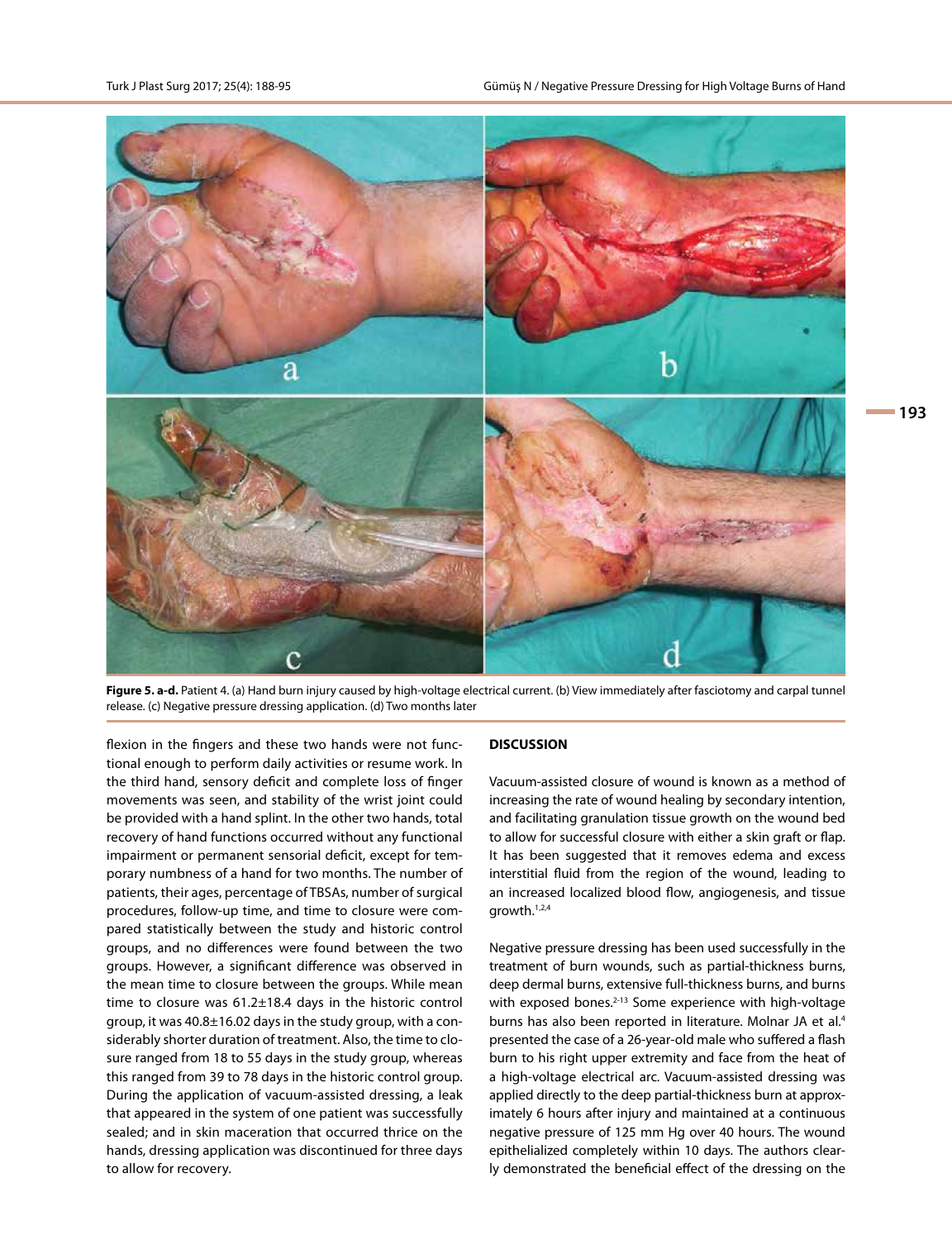**194**



Figure 6. a-d. Patient 5. (a) View of hand, wrist, and forearm on the fifth day after fasciotomy and carpal tunnel decompression. (b) Ten days after using vacuum-assisted dressing, hand edema subsided significantly and palmar wounds were grafted with mesh skin. Forearm wound was also ready for skin grafting; however, wrist had a more extensive and deeper wound with severe necrosis of muscles, tendons, nerves, and soft tissues. (c) The appearance of the wrist and hand 40 days after the injury. (d) View of the hand 17 months later. The wrist wound was covered using a groin flap

treatment of partial-thickness thermal burn with only 40 hours of dressing application.4

Apart from scald and flame burns, high-voltage electrical burns are severely devastating injuries, which result in damage not only to the skin, but also to other tissues such as muscles, nerves, tendons, and bones. Electrical burns can occur in several forms, including injuries from the electrical current itself, flash burns, flame burns, and contact burns. Of these, the most devastating injury appears in high-voltage electrical current. Park C et al.<sup>2</sup> reported their experience with subatmospheric pressure treatment in acute electrical injury. Severe electrical injuries, 11 high-voltage electrical wire contacts, and one contact with 440 mV of home circuit breaker, were treated with early operative management including amputation, debridement, and release of compartments. Subatmospheric pressure was applied to the wounds postoperatively. In the conclusion, it was emphasized that patients with severe electrical injuries may be safely and successfully managed with subatmospheric pressure dressing. However, detailed information about patients, used techniques, results and severity of the extremity damage was not found.

Management of high-voltage burns in the extremities is often different from other burns, such as scald burns, flame burns and chemical injuries, because of the nature of the damage, which is deep, extensive, and particularly progressive. Ongoing tissue necrosis and severity of the initial tissue damage usually determine the fate of the hand in the treatment. This study aimed to reveal if subatmospheric pressure could limit the zone of injury or ongoing tissue necrosis after a severe electrical injury; however, this study includes a small number of cases without randomization and thus cannot provide definitive information about the efficacy of subatmospheric pressure treatment in electrical injury of limb. Nevertheless, this attempt has revealed encouraging results. In fact, a randomized and controlled research on this issue is extremely difficult due to the variability of injuries, asymmetrical damage, and limited number of cases. In the presented cases, the extremities were treated using negative pressure dressing with serial debridements, and apart from skin maceration, no severe complications occurred. Amputation could be avoided in all but one hand; however, significant tissue loss developed and required complex reconstruction procedures. In the hands, not only did the edema subside earlier, but also